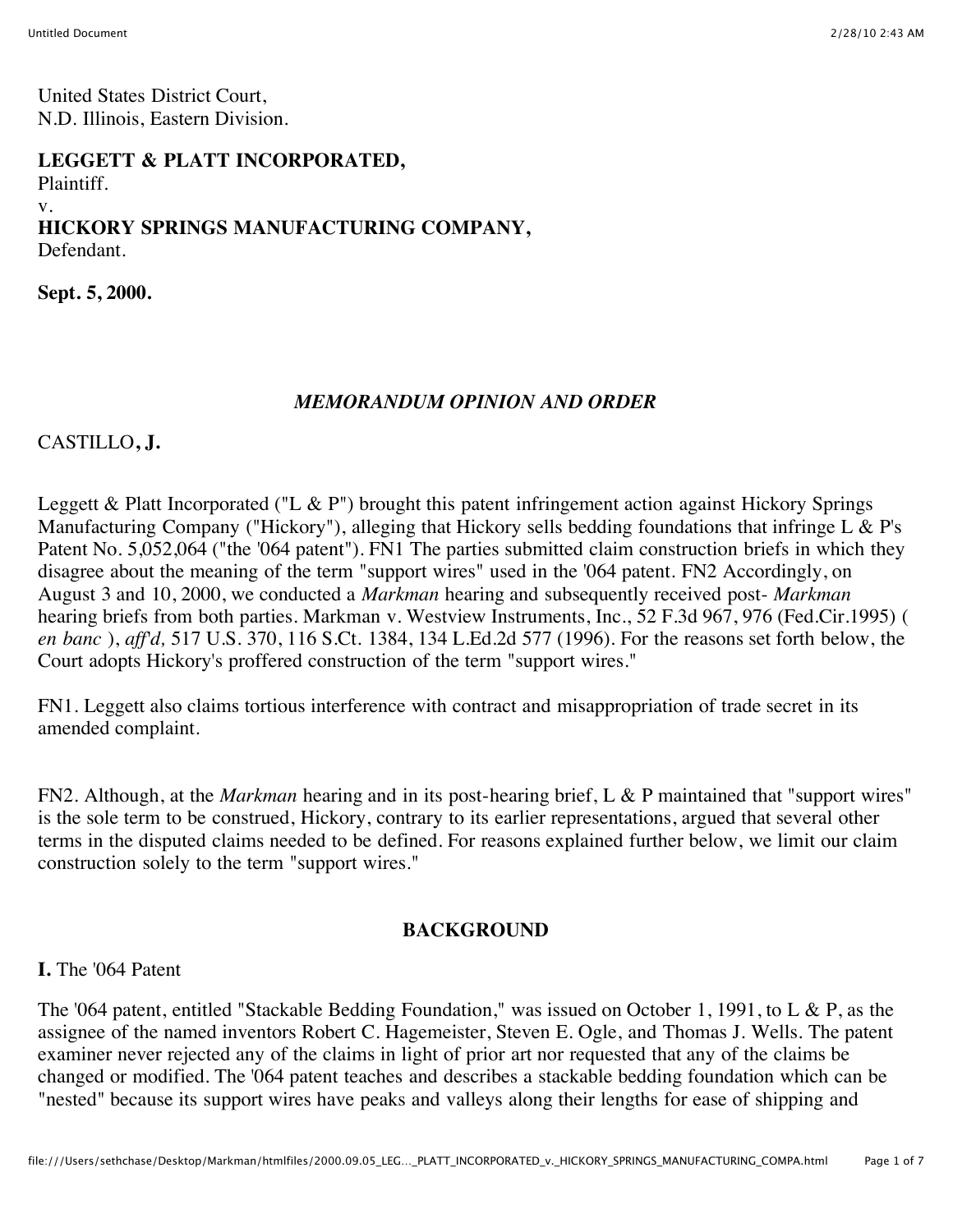storage. The '064 patent contains five claims. To date, L & P has asserted claims 4 and 5 against Hickory's allegedly infringing stackable bedding foundation (Patent No. 5,967, 499).

#### **ANALYSIS**

## **I. Standard for Claim Construction**

A patent infringement analysis requires two steps: proper construction of the asserted claim and a determination of whether the accused method or product infringes the asserted claim as properly construed. Vitronics Corp. v. Conceptronic, Inc., 90 F.3d 1576, 1581-82 (Fed.Cir.1996). In determining the proper construction of a claim, "the court should look first to the intrinsic evidence of record, *i.e.* the patent itself, including the claims, the specification, and if in evidence, the prosecution history." Id. at 1582. The court should begin with the language of the claims themselves, which defines the bounds of claim scope. York Prods., Inc. v. Central Tractor Farm & Family Ctr., 99 F.3d 1568, 1572 (Fed.Cir.1996). Claim terms are to be given their ordinary and accustomed meaning. Johnson Worldwide Assocs., Inc. v. Zebco Corp., 175 F.3d 985, 989 (Fed.Cir.1999). There are two instances in which a court may be compelled to give the definition of a term a meaning other than the ordinary and accustomed one. First, a patentee may choose to be his own lexicographer by clearly stating the special definition of the term in the patent specification or file history. Id. at 990. The second arises when the terms chosen by the patentee "so deprive the claim of clarity that there is no means by which the scope of the claim may be ascertained from the language used." *Id.* Ambiguities in a claim should be construed against the patentee, given the applicant could have prevented the ambiguities through clearer claim drafting. Hoganas AB v. Dresser Indus., 9 F.3d 948, 951 (Fed.Cir.1993).

The court next looks to the patent specification to aid in defining the terms used in the claims. The specification contains a written description of the invention that must be clear and complete enough to enable those of ordinary skill in the art to make and use it. Vitronics, 90 F.3d at 1582. Consequently, the specification is "always highly relevant to the claim construction analysis" and "is usually dispositive; it is the single best guide to the meaning of a disputed term." *Id.*

Third, the court also may consider the prosecution history of the patent, if in evidence. *Id.* The prosecution history can and should be used to understand the language in the claim, but it cannot be used to "enlarge, diminish or vary" the terms in the claim. Markman, 52 F.3d at 980.

Intrinsic evidence is "the most significant source of the legally operative meaning of disputed claim language" and, ordinarily, the intrinsic evidence, alone, is sufficient to resolve any ambiguities and determine the meaning of a disputed claim term. Vitronics, 90 F.3d at 1582-83. When the intrinsic evidence is unambiguous, it is improper for the court to rely on extrinsic evidence, *e.g.* expert testimony, for the purposes of claim construction. Id. at 1583.

We may, however, rely on extrinsic evidence to interpret claims if claim language "remains genuinely ambiguous after consideration of the intrinsic evidence." Bell & Howell Document Management Prods. Co. v. Altek Sys., 132 F.3d 701, 706 (Fed.Cir.1997). Extrinsic evidence may be considered only to assist in the court's understanding of the patent, not to vary or contradict the terms of the claims. Markman, 52 F.3d at 981. For example, extrinsic evidence may be helpful in explaining the meaning of technical terms and terms of art that appear in the patent and prosecution history. *Id.* Opinion testimony of experts and the inventor, however, should be treated with "utmost caution" and may only be relied upon if the patent documents, taken as a whole, are insufficient to enable the court to construe disputed claim terms. Such instances rarely,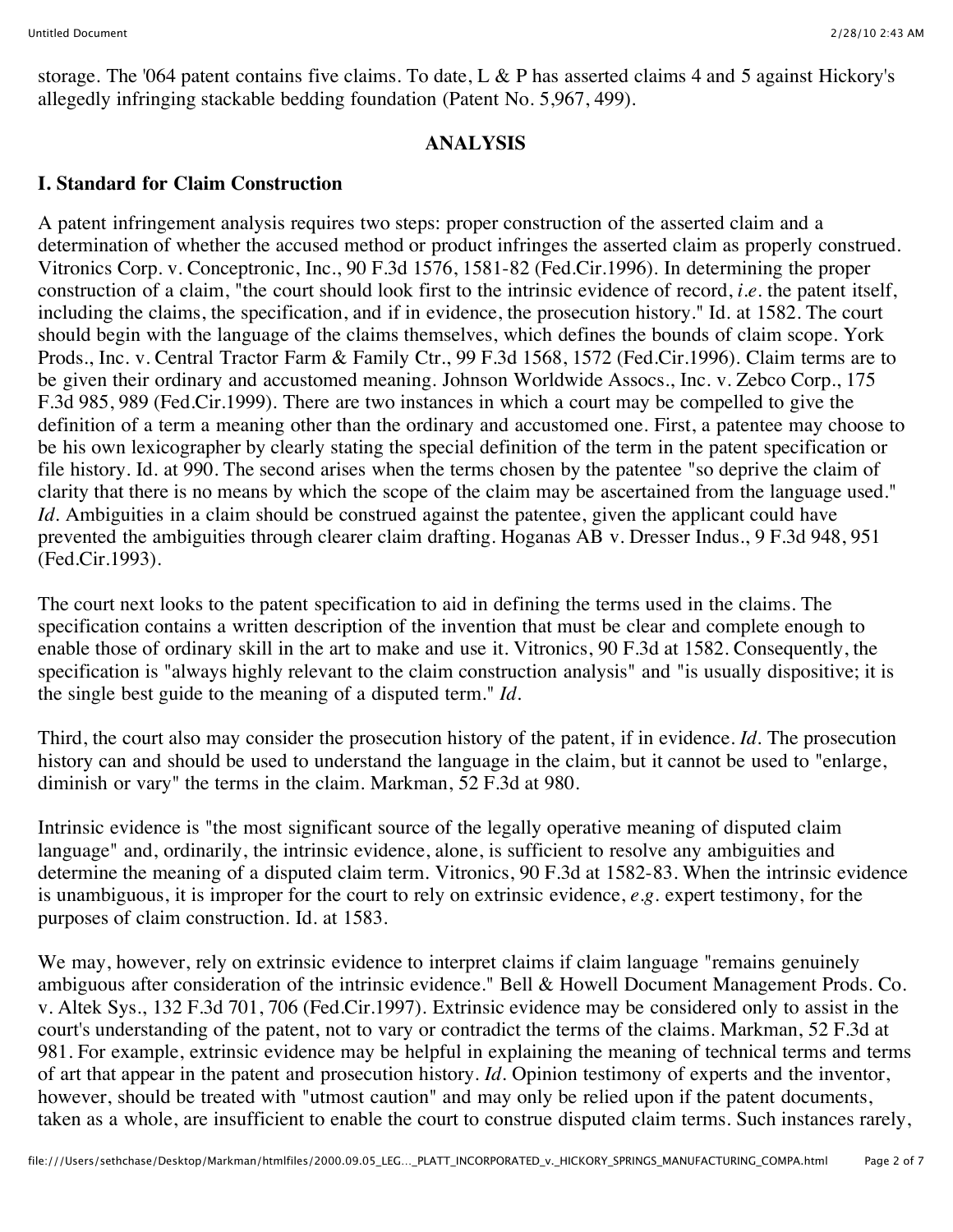if ever, occur. Vitronics, 90 F.3d at 1585. Having set forth the relevant standards, we now construe the disputed claim term.

## **II. Claim Interpretation**

The dispute between the parties lies in the construction of Claims 4 and 5 of the '064 patent. Claim 4 reads as follows:

A nestably stackable assembly for use in a bedding foundation comprising a rectangular border wire having two parallel sides and two parallel ends, transversely-spaced, parallel, and longitudinally-extending support wires parallel to said border wire sides and having ends connected to said border wire ends, said support wires being formed so as to be generally corrugated along their lengths, said corrugatedly formed support wires having peaks and valleys, said peaks being flattened at their tops, said flattened peaks being generally coplanar with a plane defined by said border wire, said valleys being vertically displaced beneath and intermediate of said flattened peaks, and longitudinally-spaced, parallel, and transversely-extending upper connector wires parallel to said border wire ends and having ends connected to said border wire sides, said upper connector wires being connected intermediate of their ends along their lengths to said flattened peaks of said support wires.

The language of Claim 5 is nearly identical to that of Claim 4, with the exception of additional language in Claim 5 that is not in dispute. Neither party suggests that the term "support wires" has a different meaning in Claim 4 versus in Claim 5, and our construction of the term will apply to both claims. *See* Southwall Techs., Inc. v. Cardinal IG Co., 54 F.3d 1570, 1579 (Fed.Cir.1995) (disputed terms must be construed within the context of the patent claim as a whole, and must be interpreted consistently throughout the claims of a patent).

# **A. "Support Wires"**

The parties ask the Court to construe the term "support wires" found in the disputed claims. L  $\&$  P argues that "support wires" can be made from a single, continuous piece of wire, and can also be fashioned from "more than one wire welded together." (R. 49, Pl.'s Post- *Markman* Hr'g Br. at 1.) Under L & P's suggested definition, any number of wires, once welded together in some manner, becomes a single "wire," which in turn can qualify as a "support wire," as used in the '064 patent. Hickory, on the other hand, asserts that the term "support wires" is limited to formation from a continuous strand of wire. Hickory acknowledges that a continuous strand of wire can be formed from shorter segments of wire, if they are butt welded, end to end. (R. 50, Def.'s Post- *Markman* Hr'g Br. at 2.) In contrast, according to Hickory, pieces of wire welded together, not at their ends, but at a different location such that the finished welded combination of wires has more than two ends, cannot qualify as a continuous strand of wire.

References in this opinion to L  $\&$  P's proposed construction of support wires ("more than one wire welded together") do not include wires butt welded end to end because both parties agree that such a construction could be used to make "support wires." Instead, where we discuss  $L & P$ 's proffered definition, we will be focusing on the viability of a construction that encompasses pieces of wire joined somewhere other than at their ends, as that is the crux of the disagreement between the parties' proposed claim constructions. We begin our claim construction by looking at the patent.

# **1. Claim Language**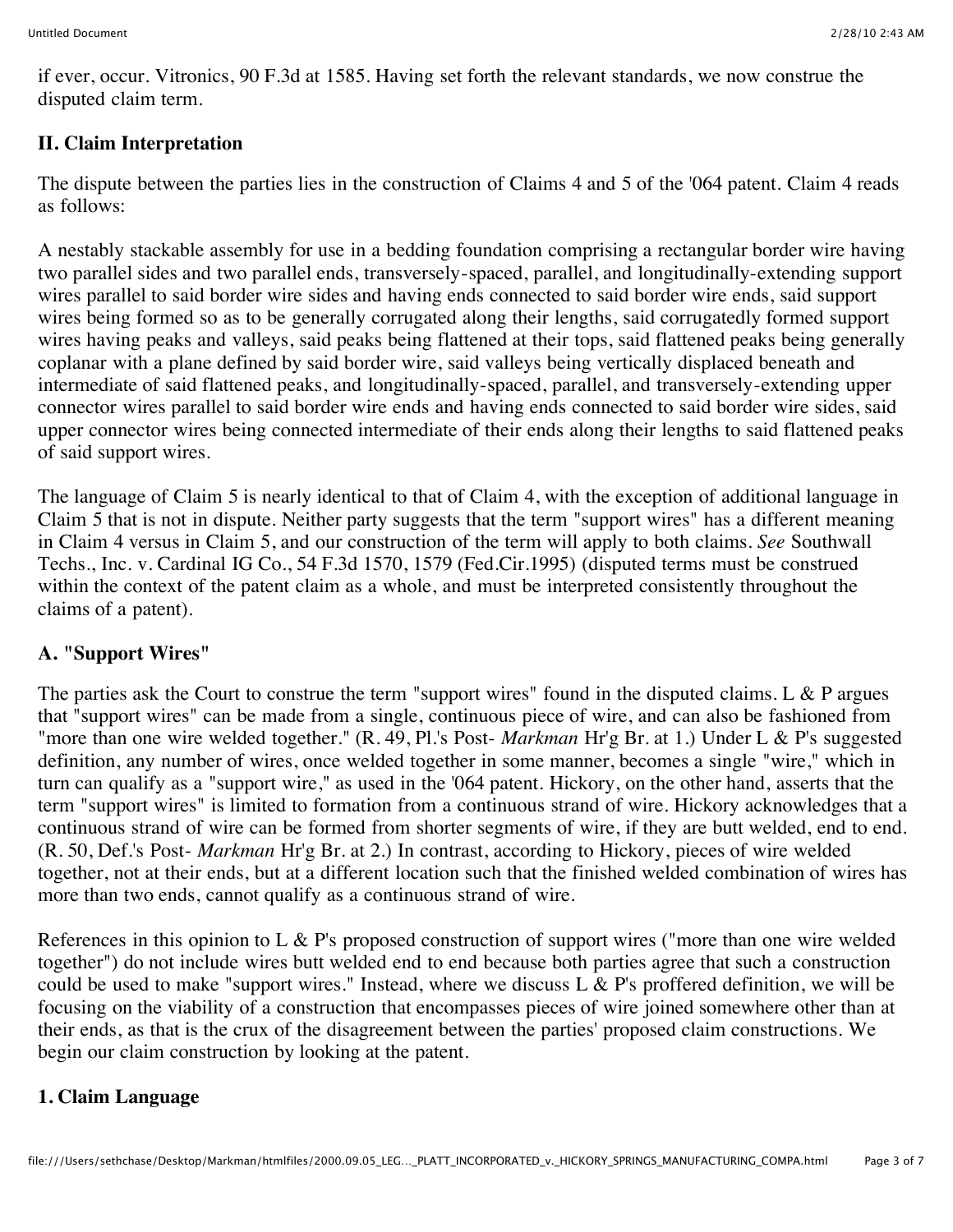The claim language, on its face, does not specify whether the term "support wires" would include, as L & P urges, "more than one wire welded together." (R. 49, Pl.'s Post- *Markman* Hr'g Br. at 1 .) However, the claim language does use "support wires" in the plural. The plain meaning of the claim language thus requires that there be more than one discrete "support wire." *See* Superior Fireplace Co. v. Majestic Prods. Co., 92 F.Supp.2d 1001, 1010 (C.D.Cal.2000) (finding that term "rear walls" requires at least two rear walls); Thomson Consumer Elecs., Inc. v. Innovatron, S.A., 43 F.Supp.2d 26, 32 (D.D.C.1999) (construing term "corresponding contact surfaces" to be "more than one contact surface, but not necessarily all contact surfaces"). Use of the plural "support wires" in the claims casts doubt on L & P's proposed construction, *i.e.* that any number of wires welded together creates a single wire. Under L  $\&$  P's definition, all the welded wires contained in the entire '064 product would be considered only a *single* wire. In fact, although we do not rely on it, we note that L & P's own expert witness specifically stated that all the wires in the '064 invention constituted only a single wire. (Hr'g Tr. at 126, lines 6-13, Dr. Creighton.) Such a construction would run counter to the claim language which requires more than one support wire. In addition, although, as explained below, we will not construe other terms in the patent, we question how such a support wire ( *i.e.* made up of every wire in the structure) could comply with the limitations of the support wires. For example, how could a single wire be "transversely spaced"? "parallel"?

## **2. Specification**

We next look to the specification, which describes two preferred embodiments of the '064 invention. The '064 patent makes clear that other embodiments are possible, and the claims should not be limited to the preferred embodiments. In construing claims, we may not read a limitation into a claim from the written description, *i.e.* the specification. Renishaw PLC v. Marposs Societa' per Azioni, 158 F.3d 1243, 1248 (Fed.Cir.1998). On the other hand, use of the term " 'preferred' does not of itself broaden the claims beyond their support in the specification." Wang Lab., Inc. v. America Online, Inc., 197 F.3d 1377, 1383 (Fed.Cir.1999). In this case, the written description and the drawings lead us to conclude that "support wires" are made from continuous strands of wire, as Hickory asserts.

First, the written description contains references to a number of other wires, *e.g.* a border wire and connector wires, and each type of wire is individually identified as a separate wire. Importantly, even where the specification teaches that a wire is welded to another wire, each of the original wires maintains its individual name and separate identity. For example, the specification teaches that the "support wires" are welded to the "upper connector wires," yet both types of wire are individually identified; the upper connector wires do not become part of the "support wires" simply because they are welded to them. ('064 Patent, col. 3, lines 3-5.)

Furthermore, if we were to adopt L  $\&$  P's proposed construction that a wire can be made up of any number of pieces welded together in some fashion, the '064 invention would be nearly impossible to construct. The Patent Statute is clear that the specification must contain a written description of the invention "in such full, clear, concise, and exact terms as to enable any person skilled in the art ... to make and use the same." 35 U.S.C. s. 112, para. 1. If a "wire" could consist of any number of wires welded in any manner, a person skilled in the art would have an infinite number of choices to make in attempting to construct the '064 invention. FN2

FN2. We note that L & P's construction of the term "support wires" would seemingly encompass any grouping of welded wires, so long as one could trace a path in the tangle of wires that could comply with the rest of the limitations. We do not believe that the patent laws were intended to afford such far-reaching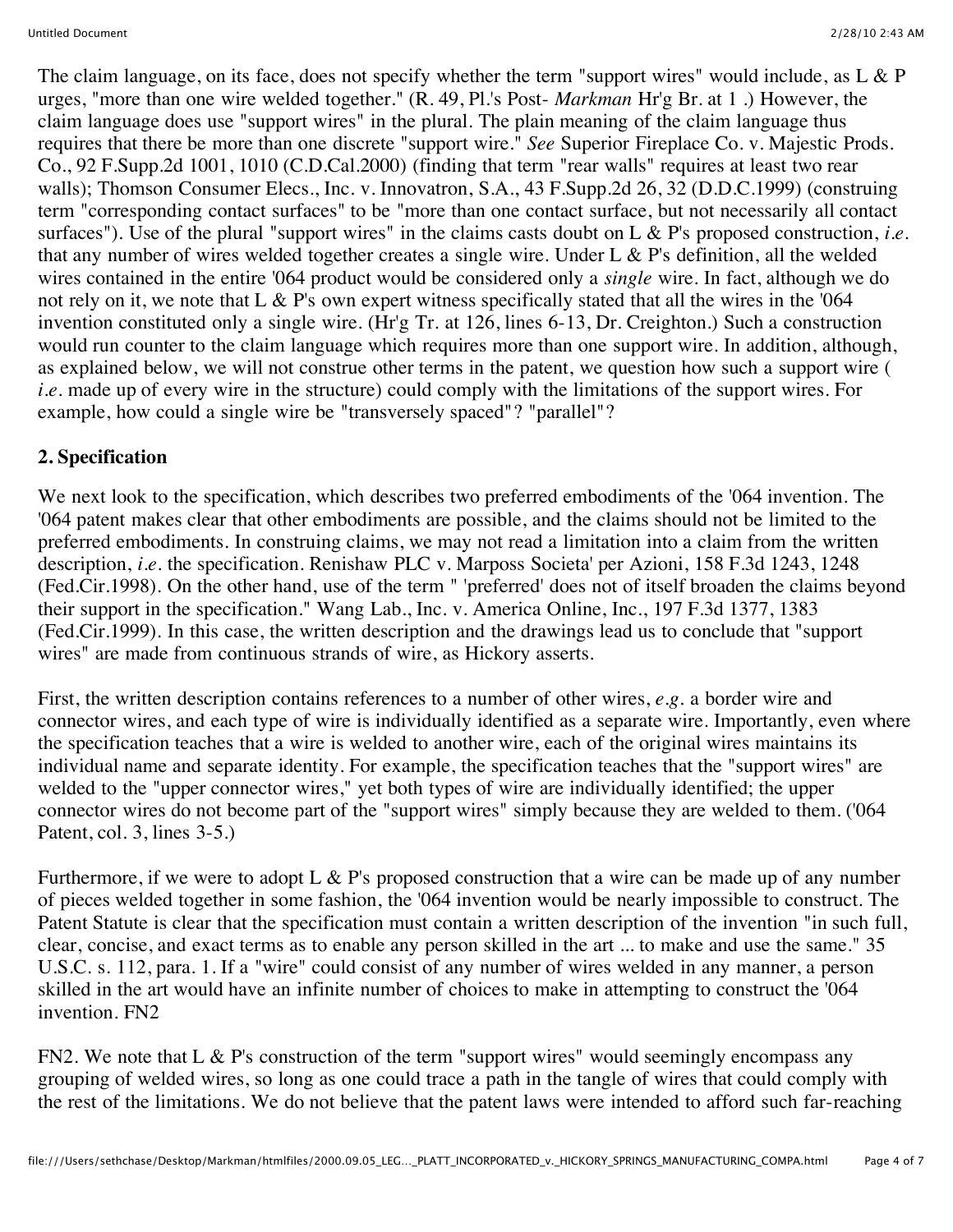protection.

The specification also clearly refers to "support wire ends," which must be attached to the border wire, and describes that the "ends 14 ... are crimped around the ends 12, 12 of the border wire 10." ('064 Patent, col. 2, lines 57-59.) FN3 The only support wire ends described in the specification are attached to the border wire. Common sense dictates that the support wire ends are attached to opposite sides of the border wire. The specification does not mention any additional ends that are not attached to the border wire, which would give credence to L & P's proffered construction that a "support wire" can be composed of multiple wires welded together and, consequently, have any number of ends.

FN3. The specification also refers to "support wire" in the singular: "the support wire ends 14[are] crimped around the border wire 10." ('064 Patent, col. 3, lines 13-15.)

Finally, the drawings in the specification strongly suggest that a support wire must be a continuous wire. The support wires, referred to with the numeral 13, are shown in the drawings as continuous wires stretching from one side of the border wire to the opposite side.

Although we recognize that we cannot read limitations into the claims from the specification or drawings, we also are cognizant that the specification is "highly relevant" and serves as the "single best guide to the meaning of a disputed term." Vitronics, 90 F.3d at 1582. In this case, the specification and drawings provide no indication that the inventor intended the term "support wires" to encompass any number of wires, so long as they are welded together in some fashion as L & P suggests. *See* Quality Semiconductor, Inc. v. Pericom Semiconductor, Inc., No. C-95-01785 MHP, 1998 WL 118186, at \*3 n. 1 (N.D.Cal. Mar. 2, 1998) ("[T]he specifications and accompanying diagrams of the '062 patent provide no indication that the inventor intended the term 'a transistor' to encompass several transistors connected in parallel [as the plaintiff asserts].") The specification of the '064 patent supports Hickory's proposed definition of "support wires" as being continuous strands or multiple wires butt welded, end to end.

### **3. Prosecution History**

The '064 patent application was granted without any amendments. The examiner, in his Statement of Reasons for Allowance, cited three prior art patents and explained that there are three main differences between the '064 product and prior art: (1) the modular springs of the prior art do not extend from one boxspring end to the other as does the claimed product, instead they extend from side to side of the boxspring; (2) the modular springs in the prior art "are not connected to the border wire at their ends as claimed, instead the modular spring ends are connected to the supporting base frame of the boxspring"; and (3) "the transverse grid wires of the prior art are not connected to the upper portions of the modular springs, instead they only contact the springs." (R. 16, Pl.'s Claim Construction Br., Ex. 3, Examiner's Statement of Reasons for Allowance of '064 Patent.) None of these reasons explicitly addresses whether "support wires" can be made from two or more wires welded together.

L & P argues that the prior art cited by the examiner supports its proffered construction of "support wires." First, L & P cites the Valoff patent (No. 4,069,525) and contends that it teaches that a support wire can be made by welding multiple wires together. The reference in Valoff, however, is to a border wire and not to a support wire. Furthermore, the Valoff patent specifically teaches that the wires making up the border wire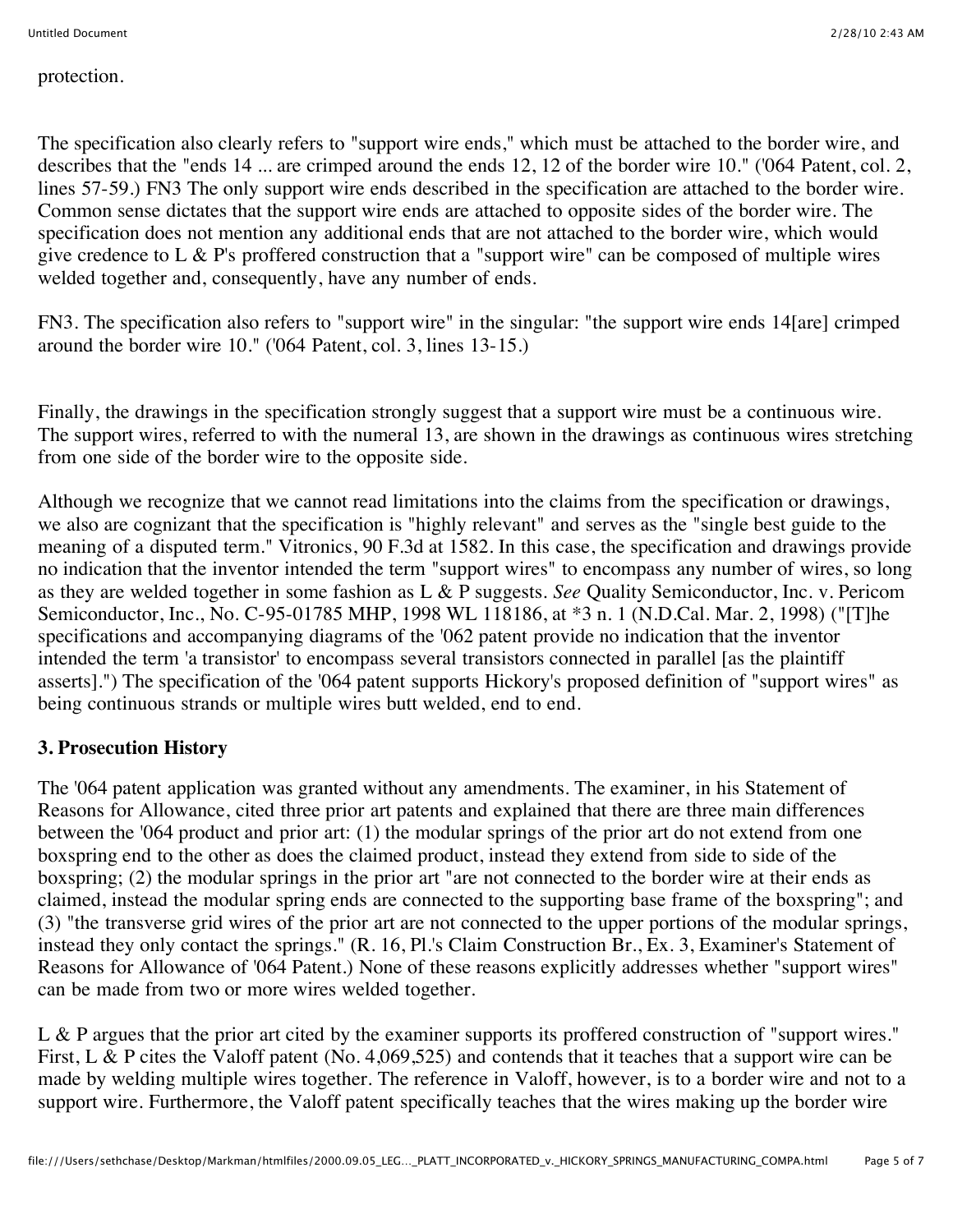are "welded at their ends to form in effect a continuous rectangle." (Valoff Patent, col. 3, lines 55-56.) As noted above, Hickory does not dispute that welding pieces of wire, end to end ( *i.e.* butt-welding), forms a continuous wire. Hickory *does* dispute, however, that wires joined not at their ends but elsewhere constitute a support wire. Contrary to L & P's assertion, Valoff does not support such a construction.

L & P also argues that the Schulz patent (No. 4,377,279) teaches that support wires can be made from multiple wires welded together. The Schulz patent, however, refers to "support *members"* not to "support *wires."* Although L & P submits extrinsic evidence in an attempt to demonstrate that support wires have the same meaning as support members,FN4 review of such extrinsic evidence is not necessary to determine the claim construction in this case, and we will not rely on it.

FN4. L & P's extrinsic evidence includes the reference in Hickory's allegedly infringing patent (No. 5,967,499) to the support wires in the '064 patent as "support modules." In addition, L & P relies on Dr. Stoll's testimony that "support wires" are sometimes referred to as support legs, members, or modules. ( *See* R. 49, Pl.'s Post- *Markman* Hr'g Br. at 8 n. 12; Hr'g Tr. at 187.)

Hickory also asks us to consider extrinsic evidence to help understand the prosecution history. Hickory argues that, according to its expert, the examiner looked only at prior art with support members that were planar specifically because he considered the application for the '064 patent to be concerned only with twodimensional support wires. The examiner, however, never stated that he was considering the prior art patents because they contained planar (and not three-dimensional) support members and certainly never stated that the support wires must be two-dimensional. Here again, we will not rely on Hickory's extrinsic evidence.

The meaning of the term "support wires," as used in the '064 patent, is unambiguous in light of the intrinsic evidence. Therefore, it is unnecessary and, in fact, would be improper for us to rely on extrinsic evidence for claim interpretation. Vitronics, 90 F.3d at 1583. *See also* Real v. Bunn-o-matic Corp. ., 100 F.Supp.2d 844, 847 (N.D.Ill.2000).

### **B. L & P's Extrinsic Evidence**

L & P spent the bulk of its time at the *Markman* hearing and in its post-hearing brief discussing extrinsic evidence. Because the intrinsic evidence in this case demonstrates that the term "support wires" as used in the '064 patent is unambiguous, we will not rely on the extrinsic evidence but will only briefly note that L & P submitted extrinsic evidence in the form of expert witness testimony and physical evidence ( *e.g.* a series of "wires" formed from one or more individual wires). We find, in any event, that this subjective extrinsic evidence is not entitled to any weight because it is not supported by any objective evidence. L & P provides no documentary evidence that wires are made from multiple wires welded together. *See* Quality Semiconductor, 1998 WL 118186, at \*4 ("something more than simple assertions provided by the inventor and a single expert are required to create or establish the presence of an ambiguity").

### **III. Additional Elements in the Disputed Claims**

Both parties' pre- *Markman* hearing briefs focused only on the meaning of "support wires." FN5 As a result, in our April 5, 2000 Order, we specifically stated that "[w]e expect the parties will, in accord with their written representations, limit their presentations to the term 'support wires." ' (April 5, 2000 Order at 1.) We are disappointed that Hickory has shifted gears and, in spite of their earlier representations, now urges us to construe a number of additional terms found in Claims 4 and 5.